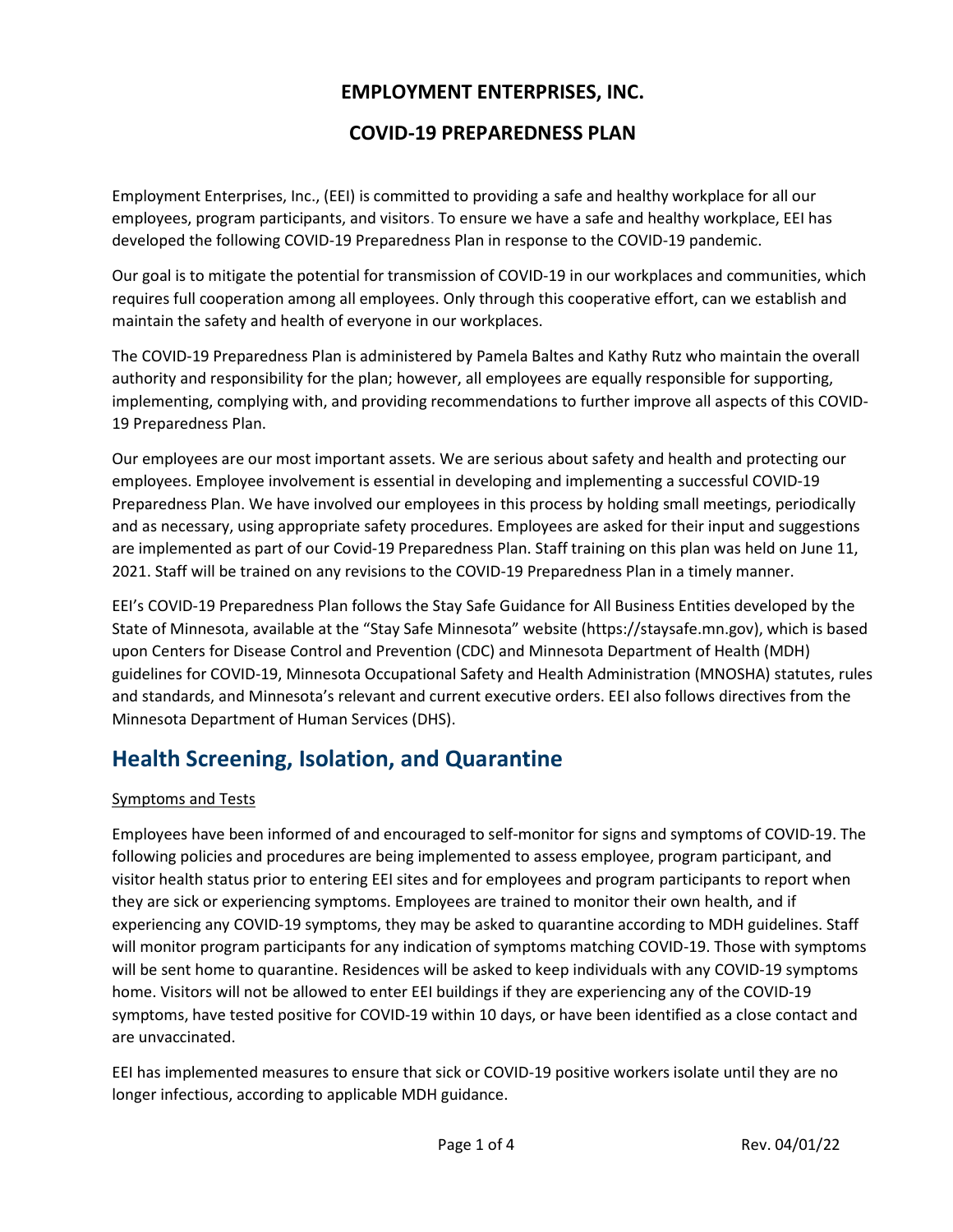If a person has symptoms of COVID-19, the individual must stay home until all three of these things are true:

- The person feels better. The person's cough, shortness of breath, or other symptoms are better.
- It has been 10 days since the person first felt sick or a test is taken at least five days after first symptoms and the test results are negative. (If returning after five days with a negative test result, masking is required for an additional five days. Proof of the negative test results and an Attestation Form for At-Home Covid-19 Test must be completed and signed.)
- The person has had no fever for at least 24 hours, without using medication that lowers fevers.

#### Test Results

- If a test, taken at least five days after first symptoms, shows the person does not have COVID-19, but has symptoms, the person should stay home until the person feels better; Masking is required for an additional five days. Proof of the negative test results and an Attestation Form for At-Home Covid-19 Test must be completed and signed.)
- If a person has symptoms and tests positive, the person must stay home and away from others for 10 days after first symptoms. A person may then return if the person feels better; the person's cough, shortness of breath, or other symptoms are better; and the person has had no fever for at least 24 hours, without using medication that lowers fevers.
- If a person tests positive for COVID-19, but does not have symptoms, the person must still stay home and away from others for 10 days following the positive test.

#### Exposures

EEI has implemented a policy consistent with MDH guidance for identifying and communicating with employees who may have been exposed to a person with COVID-19, including at their workplace, and requiring them to quarantine for the required amount of time.

- Individuals who have not been vaccinated and have had close contact with a person with COVID-19 need to stay home and away from others for 10 days unless a test is taken at least five days after last exposure and the test results are negative. (If returning after five days with negative test results, masking is required for an additional five days. Proof of the negative test results and an Attestation Form for At-Home Covid-19 Test must be completed and signed.)
- In general, a close contact means being less than six feet from someone for 15 minutes or more throughout a 24-hour period.
- If a person has recovered from COVID-19 in the past 90 days and has had close contact with someone with COVID-19, the person does not need to quarantine if all the following are true:
	- The illness was confirmed with a positive test in the past 90 days.
	- The person has fully recovered.
	- The person does not currently have any symptoms of COVID-19.
- If someone is up to date on vaccinations (two doses in a two-dose series plus a booster or one dose in a one-dose series plus a booster) and is exposed, they do not need to quarantine if all the following are true:
	- The COVID-19 exposure was at least 14 days after their vaccination series was fully completed.
	- They do not currently have any symptoms of COVID-19.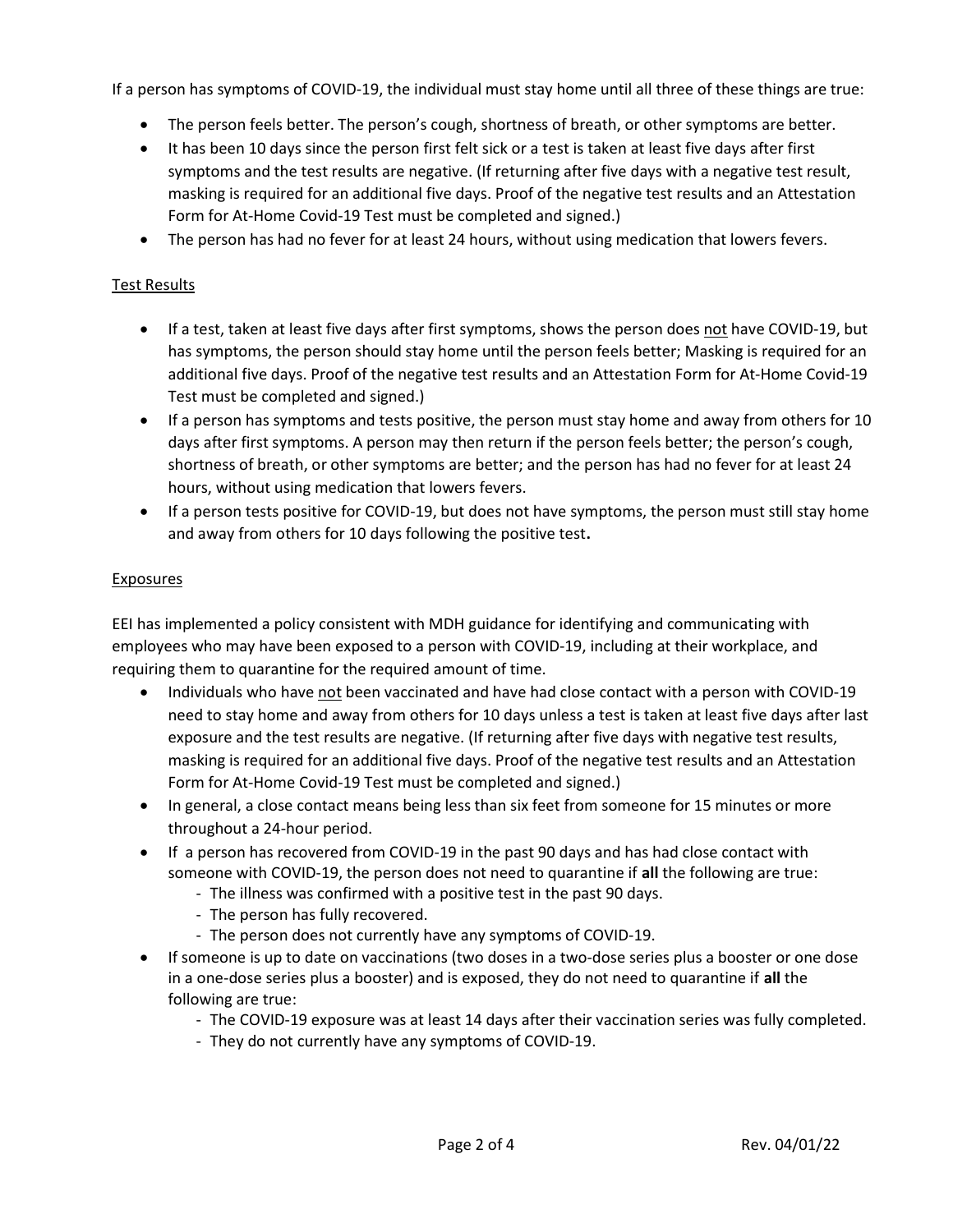# Hand Hygiene Practices

EEI provides instruction, signage, facilities, and supplies to encourage regular handwashing and sanitizing. Employees and program participants are instructed to wash their hands for at least 20 seconds with soap and water frequently throughout the day, but especially at the beginning and end of their shift, prior to any mealtimes, after using the toilet, after nose blowing, coughing, or sneezing, and after being in a public place. Paper towels are provided, and trash receptacles are placed by bathroom doors so paper towels can be readily disposed of when operating doors. All visitors to the workplace will be required to wash or sanitize their hands prior to or immediately upon entering the facility. Handwash stations will be maintained with soap and paper towels. Hand-sanitizer dispensers (that use sanitizers of greater than 60% alcohol) are at entrances and locations in the workplace so they can be used for hand hygiene in place of soap and water as long as hands are not visibly soiled. Handwashing signs are posted.

# Cleaning and Disinfecting

EEI has implemented a regular schedule and checklist for cleaning and disinfecting commonly touched surfaces (workstations, keyboards, telephones, handrails, doorknobs, etc.), shared items, shared equipment, and high traffic areas. EEI will continue to perform other routine environmental cleaning according to established schedules and procedures. Appropriate and effective cleaning and disinfecting supplies are available for use in accordance with product labels, safety data sheets, and manufacturer specifications, and are being used with required personal protective equipment for the product. This policy is consistent with Centers for Disease Control and Minnesota Department of Health guidance for cleaning of our spaces, especially program spaces.

## Indoor Facilities, Utilities, and Ventilation

EEI works to maximize the amount of fresh air being brought into its buildings, limit air recirculation, and ensure ventilation systems are properly used and maintained. EEI will also take steps to minimize air flow blowing across people.

In the absence of effective mechanical ventilation, steps will be taken to increase natural ventilation as much as possible, including opening windows when possible and safe.

## **Other**

Since EEI does not provide public transportation, masks are not required, but they are recommended. Those using public transportation will still be required to wear masks when being transported.

This plan is in effect as long as COVID-19 cases do not increase significantly. EEI will continue to follow DHS directives.

 $\mathcal{O}_{\text{Gav}}\bigoplus_{\text{Gav}}\mathcal{O}_{\text{Gav}}$  (Executive Director) Date  $\Box$  4-01-22